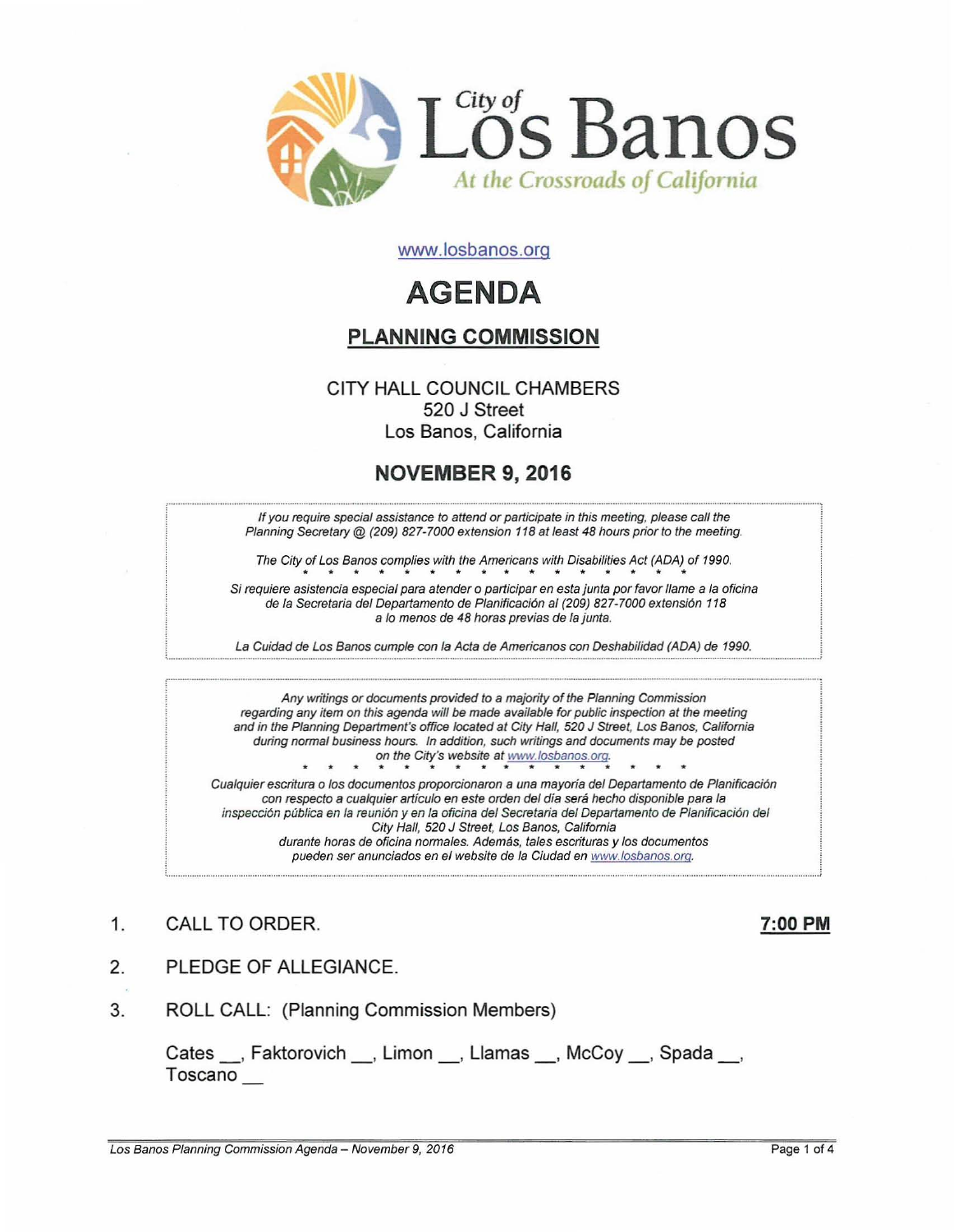#### 4. APPROVAL OF AGENDA.

Recommendation: Approve the agenda as submitted.

- 5. PUBLIC FORUM: Members of the public may address the Commission on any item of public interest that is within the jurisdiction of the Commission, including agenda and non-agenda items. No action will be taken on non-agenda items. Speakers are limited to a five (5) minute presentation.
- 6. PUBLIC HEARINGS: If you challenge the proposed action as described herein in court, you may be limited to raising only those issues you or someone else raised at the public hearing described herein or in written correspondence delivered to the City at, or prior to, the public hearing.
	- A. Public Hearing to Consider the San Luis Estates Mitigated Negative Declaration (SCH #2016101002) and Associated Vesting Tentative Tract Map #2015-03 for the Subdivision of Approximately 5.5 Acres into 25 Single-Family Residential Lots Ranging from 6,000 Square Feet to 9,519 Square Feet Located on the South Side of San Luis Street Between Jeffrey Road and Miller Lane, More Specifically Identified as Assessor's Parcel Number: 428-121-012 **(Continue to a Date Certain).**

Recommendation: Receive staff report, open the public hearing, receive public comment, and continue the public hearing to a date certain.

- B. Public Hearing to Consider a CEQA Categorical Exemption and Site Plan Review #2016-11 for the Addition of a New 55,180 Square Foot Warehouse Building for Kagome, Inc. Located within the General Industrial Zoning District at 333 Johnson Road; More Specifically Identified as Assessor's Parcel Number: 081-110-005.
	- 1) Planning Commission Resolution No. 2016-52 Approving Site Plan #2016-11 for the Addition of a New 55,180 Square Foot Warehouse Building for Kagome, Inc. Located at 333 Johnson Road, More Specifically Identified as Assessor's Parcel Number: 081-110-005.

Recommendation: Receive staff report, open the public hearing, receive public comment, close the public hearing, and adopt the resolution as submitted.

- C. Public Hearing to Consider and Make a Recommendation to the Los Banos City Council to Amend Article 35, of Title 9, Chapter 3 of the Los Banos Municipal Code to Regulate the Personal, Medical, and Commercial Use of Marijuana in the City of Los Banos.
	- 1) Planning Commission Resolution No. 2016-53 Recommending to the City Council an Ordinance Amending Article 35, of Title 9, Chapter 3 of the Los Banos Municipal Code to Regulate the Personal, Medical, and Commercial Use of Marijuana in the City of Los Banos.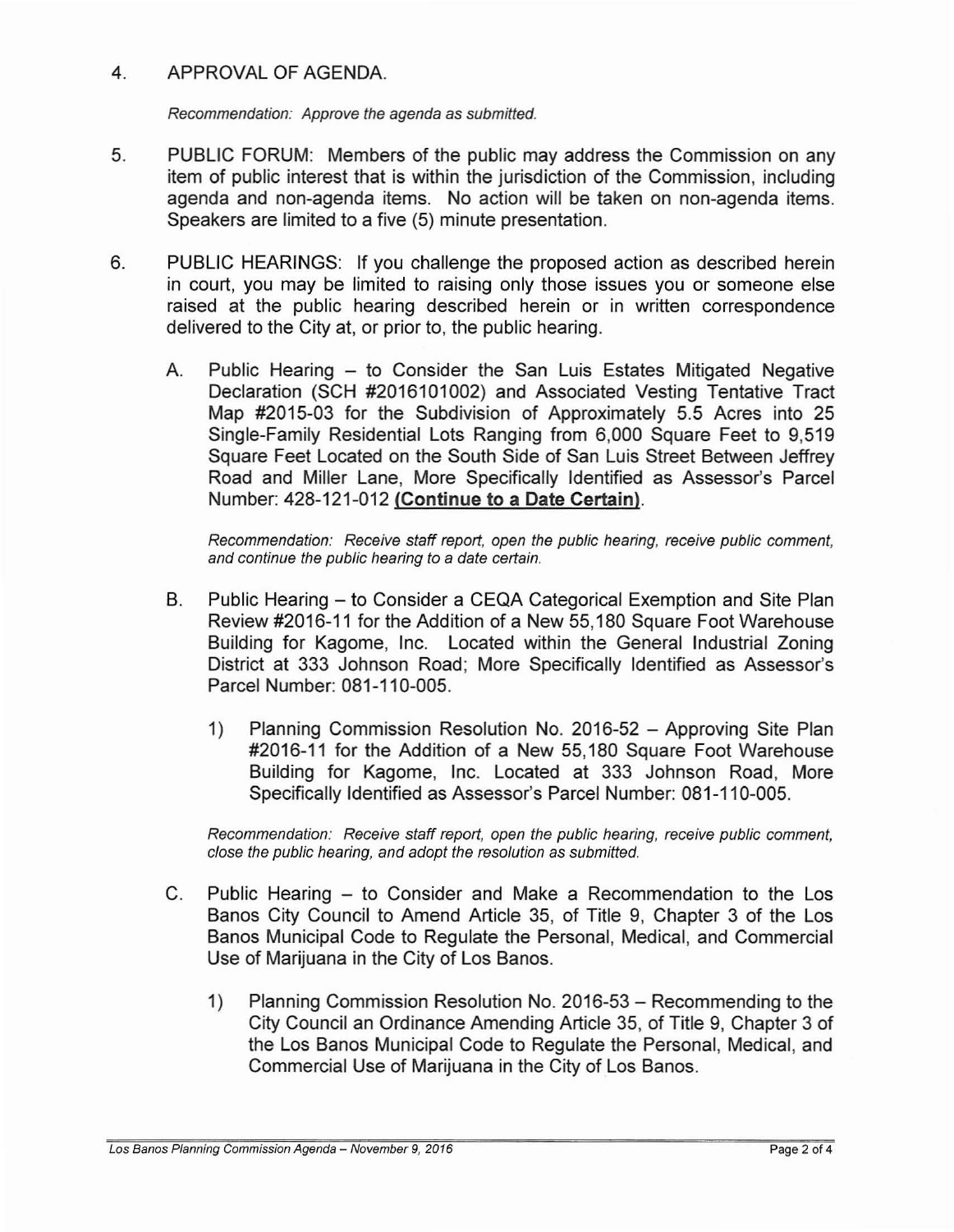Recommendation: Receive staff report, open the public hearing, receive public comment, close the public hearing, and adopt the resolution as submitted.

7. CONSIDERATION OF APPROVAL OF THE CANCELLATION OF THE REGULAR PLANNING COMMISSION MEETING OF NOVEMBER 23, 2016.

Recommendation: Approve the meeting cancellation as submitted

8. CONSIDERATION OF APPROVAL OF THE CANCELLATION OF THE REGULAR PLANNING COMMISSION MEETING OF DECEMBER 14, 2016.

Recommendation: Approve the meeting cancellation as submitted

9. CONSIDERATION OF APPROVAL OF THE CANCELLATION OF THE REGULAR PLANNING COMMISSION MEETING OF DECEMBER 28, 2016.

Recommendation: Approve the meeting cancellation as submitted

- 10. COMMUNITY &ECONOMIC DEVELOPMENT DEPARTMENT REPORT.
- 11. COMMISSIONER REPORTS.
	- A. Cates
	- B. Faktorovich
	- C. Limon
	- D. Llamas
	- E. McCoy
	- F. Spada
	- G. Toscano
- 12. ADJOURNMENT.

### APPEAL RIGHTS AND FILING PROCEDURES

Any person dissatisfied with an act or determination of the Planning Commission may appeal such act or determination to the Planning Commission by filling written notice with the Planning Commission Secretary not later than five (5) business days (excluding holidays) after the day on which the act or determination was made. An appeal must state the act or determination which is being appealed, the identity of the applicant and his/her interest in the matter, and set forth in concise statement(s) the reasons which render the Commission's decision unjustified or inappropriate. (Los Banos Municipal Code Section 9-3.2326)

Concerning an action taken by the Planning Commission related to Chapter 2 Articles 1 through 17 of the Los Banos Municipai Code "Subdivisions", if a subdivider or other affected property owner is dissatisfied with any action of the Commission with respect to a tentative map or the nature and extent of improvements recommended or required he/she may within fifteen (15) days after such